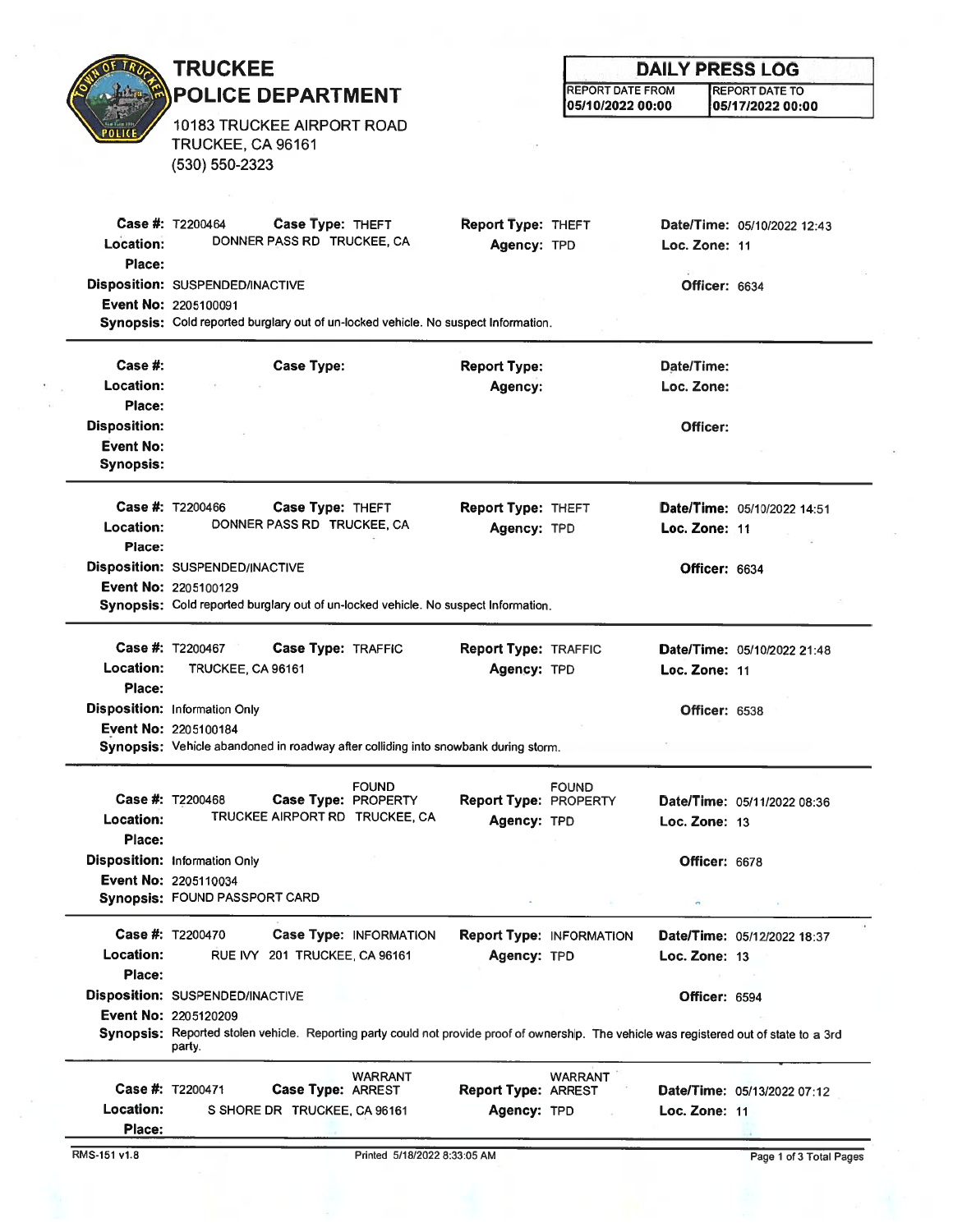Disposition: Cleared by Arrest **Contract Contract Contract Contract Contract Contract Contract Contract Contract Contract Contract Contract Contract Contract Contract Contract Contract Contract Contract Contract Contract C** Event No: 2205130032 Synopsis: Female cited for an outstanding out of county warrant.

| Case #:             |                                                               | <b>Case Type:</b>          |                                | <b>Report Type:</b>            |                                 | Date/Time:    |                             |
|---------------------|---------------------------------------------------------------|----------------------------|--------------------------------|--------------------------------|---------------------------------|---------------|-----------------------------|
| Location:<br>Place: |                                                               |                            |                                | Agency:                        |                                 | Loc. Zone:    |                             |
| <b>Disposition:</b> |                                                               |                            |                                |                                |                                 | Officer:      |                             |
| <b>Event No:</b>    |                                                               |                            |                                |                                |                                 |               |                             |
| <b>Synopsis:</b>    |                                                               |                            |                                |                                |                                 |               |                             |
| Case #:             |                                                               | <b>Case Type:</b>          |                                | <b>Report Type:</b>            |                                 | Date/Time:    |                             |
| Location:           |                                                               |                            |                                | Agency:                        |                                 | Loc. Zone:    |                             |
| Place:              |                                                               |                            |                                |                                |                                 |               |                             |
| <b>Disposition:</b> |                                                               |                            |                                |                                |                                 | Officer:      |                             |
| <b>Event No:</b>    |                                                               |                            |                                |                                |                                 |               |                             |
| <b>Synopsis:</b>    |                                                               |                            |                                |                                |                                 |               |                             |
|                     | Case #: T2200474                                              |                            | Case Type: INFORMATION         |                                | <b>Report Type: INFORMATION</b> |               | Date/Time: 05/13/2022 11:01 |
| Location:           |                                                               | PINE AVE TRUCKEE, CA 96161 |                                | Agency: TPD                    |                                 | Loc. Zone: 11 |                             |
| Place:              |                                                               |                            |                                |                                |                                 |               |                             |
|                     | <b>Disposition: Information Only</b>                          |                            |                                |                                |                                 | Officer: 6668 |                             |
|                     | Event No: 2205130091                                          |                            |                                |                                |                                 |               |                             |
|                     | Synopsis: Subject served with DV TRO.                         |                            |                                |                                |                                 |               |                             |
| Case  #:            |                                                               | <b>Case Type:</b>          |                                |                                |                                 | Date/Time:    |                             |
| Location:           |                                                               |                            |                                | <b>Report Type:</b><br>Agency: |                                 | Loc. Zone:    |                             |
| Place:              |                                                               |                            |                                |                                |                                 |               |                             |
| <b>Disposition:</b> |                                                               |                            |                                |                                |                                 | Officer:      |                             |
| <b>Event No:</b>    |                                                               |                            |                                |                                |                                 |               |                             |
| <b>Synopsis:</b>    |                                                               |                            |                                |                                |                                 |               |                             |
| Case #:             |                                                               | <b>Case Type:</b>          |                                | <b>Report Type:</b>            |                                 | Date/Time:    |                             |
| Location:           |                                                               |                            |                                | Agency:                        |                                 | Loc. Zone:    |                             |
| Place:              |                                                               |                            |                                |                                |                                 |               |                             |
| <b>Disposition:</b> |                                                               |                            |                                |                                |                                 | Officer:      |                             |
| <b>Event No:</b>    |                                                               |                            |                                |                                |                                 |               |                             |
| <b>Synopsis:</b>    |                                                               |                            |                                |                                |                                 |               |                             |
| Case #:             |                                                               | <b>Case Type:</b>          |                                | <b>Report Type:</b>            |                                 | Date/Time:    |                             |
| Location:           |                                                               |                            |                                | Agency:                        |                                 | Loc. Zone:    |                             |
| Place:              |                                                               |                            |                                |                                |                                 |               |                             |
| <b>Disposition:</b> |                                                               |                            |                                |                                |                                 | Officer:      |                             |
| <b>Event No:</b>    |                                                               |                            |                                |                                |                                 |               |                             |
| <b>Synopsis:</b>    |                                                               |                            |                                |                                |                                 |               |                             |
|                     | Case #: T2200479                                              | Case Type: ARREST          | <b>WARRANT</b>                 | <b>Report Type: ARREST</b>     | <b>WARRANT</b>                  |               | Date/Time: 05/15/2022 08:57 |
| Location:           |                                                               |                            | DEERFIELD DR TRUCKEE, CA 96161 | Agency: TPD                    |                                 | Loc. Zone: 11 |                             |
|                     |                                                               |                            |                                |                                |                                 |               |                             |
|                     |                                                               |                            |                                |                                |                                 |               |                             |
| Place:              |                                                               |                            |                                |                                |                                 |               |                             |
|                     | <b>Disposition:</b> Cleared by Arrest<br>Event No: 2205150034 |                            |                                |                                |                                 | Officer: 6617 |                             |